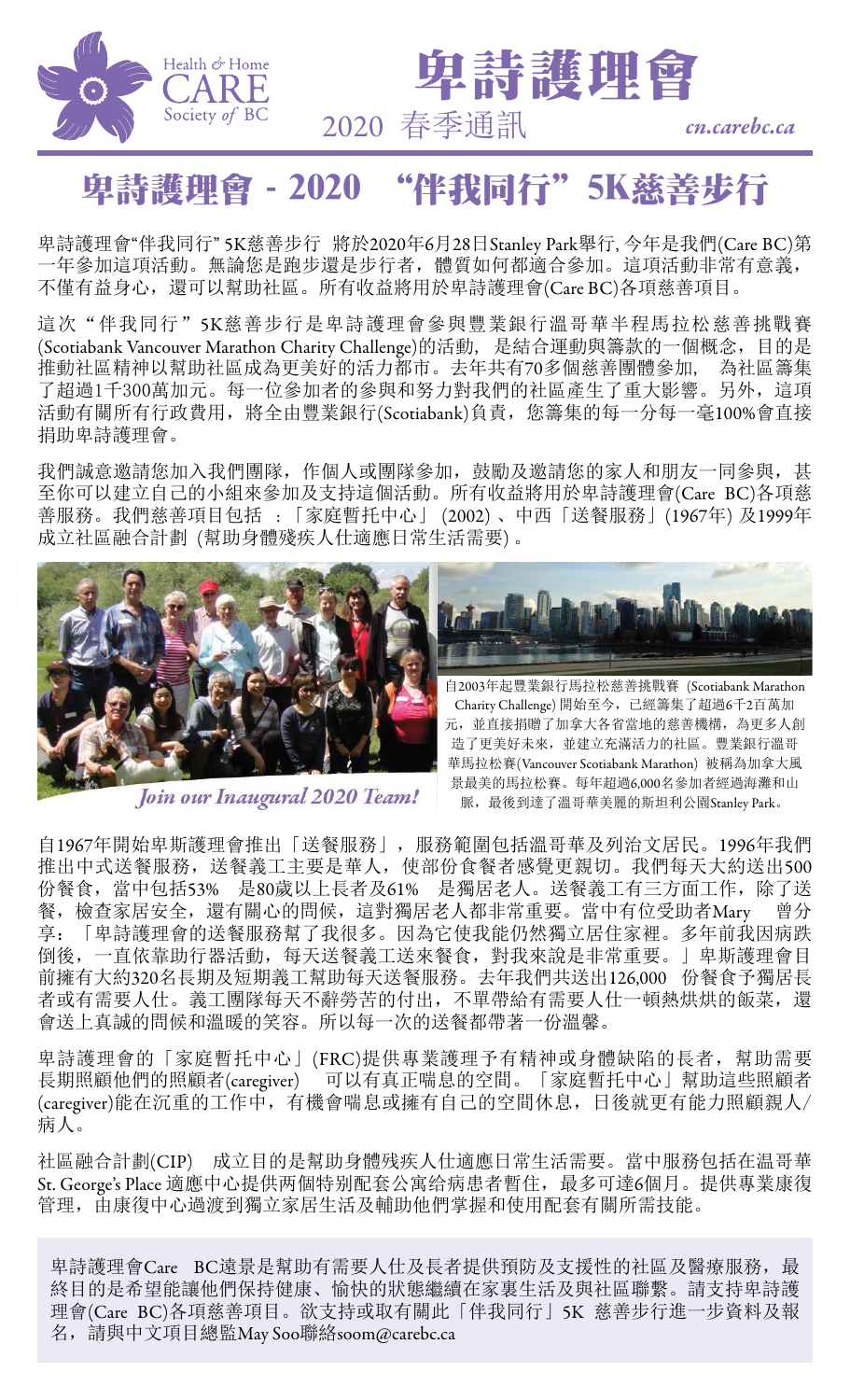## [卑詩護理會]第11th屆籌款晚宴圓滿結束! 感謝所有支持我們的朋友!

再一次感謝所有支持我們於2019年10月舉行的第11也屆週年籌款晚宴的朋友及贊助商,當晚共 籌得善款超過\$130,000加元!所有收益將用於卑詩護理會各項善慈服務.還有感謝當晚司儀及拍 賣師Fred Lee,他精彩主持及專業,令整晚氣氛生色不少!



當晚出席嘉賓包括: (上左、) Shaughnessy 獅子會成員, (上中) Helen Shore 女仕, 卑詩護理會捐助者, (上右)*Inge Schamborzki* 卑詩護理會行政總監與 *Paul Gaultier* 及兩名消防隊成員。 (下左)嘉賓*Angela, Jenny* 及*Mickey, (*下中*)Malhotra* 與*Terilyn Bloos, (*下右*)Ping Mah* 與*Jeannice*

# [家庭暫托中心] 聖誕節派對2019



感謝各位去年12月參加我們於[家庭 暫托中心](FRC)舉行的聖誕節派對, 感謝所有幫助組織該活動的員工和義 工們!有關更多活動相片,請到網址 [cn.carebc.ca/events](https://cn.carebc.ca/events.html) 

## 歡迎加入MACAULAY CLUB

感謝以下商號在2019年8月10日至 2020年1月16日成為我們 Macaulay Club成員(捐助超過 \$500元或以上),幫助Care BC各項社區服務。

- Djavad Mowafaghian Foundation
- Manning Elliott LLP
- Mava Foods Ltd.
- Mel and Geri Davis Charitable Trust
- R. B. Webster Law Corporation
- RockWater Secret Cove Resort
- Vancouver Shaughnessy Lions Club

同時亦感謝我們以下的項目伙伴: 包括: Fair Haven Homes Society, The Vancouver Foundation, St. George's Place Society, Vancouver Coastal Health. 及鳴謝卑詩省政府的財務支援.

> 若貴公司 / 商號願意捐助支持Care BC 各項社區服務, 請電(604) 733-6614, 或網上捐獻 [www.carebcfoundation.ca](https://www.carebcfoundation.ca/) | Charitable Tax No.: 71276-8696-RR0002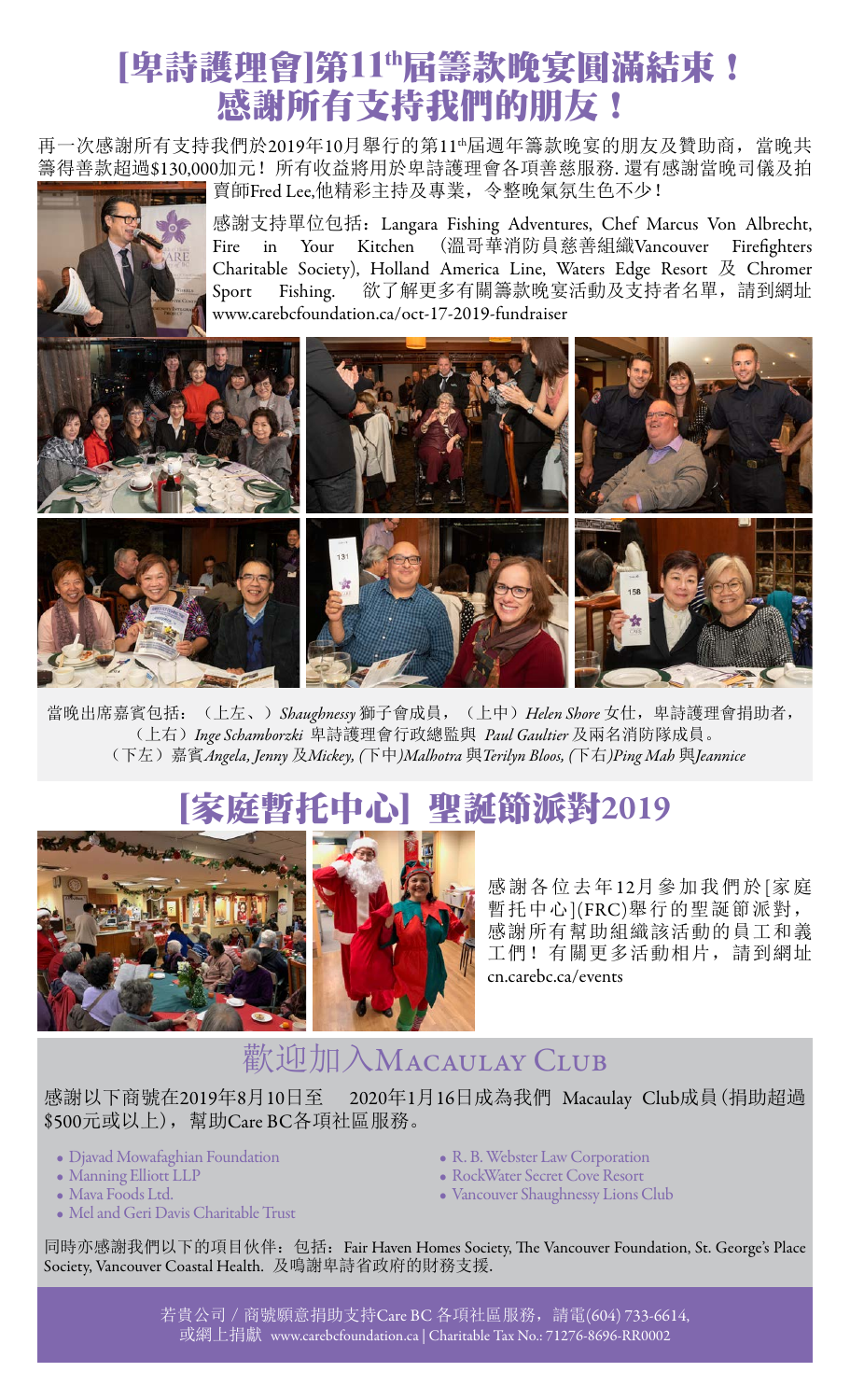

# Care BC Newsletter

*Spring 2020 carebc.ca*

Meals on Wheels | Family Respite Centre | Community Integration Project

### Walk with Care BC to Support Our Programming Scotiabank Vancouver Half-Marathon & 5K: June 28, 2020

Care BC invites you to walk with us by taking part Please join our Care BC Staff and Volunteer Teams in the *Scotiabank Vancouver Half-Marathon and 5K Walk Charity Challenge* on June 28, 2020 - our first year participating in this event! All proceeds raised through this event will support our charitable programming – Meals on Wheels (serving Vancouver and Richmond), the Family Respite Centre and the Community Integration Project. Our modest fundraising goal for our inaugural year is \$10,000 which we hope to surpass with your support!

The Scotiabank Charity Challenge unites the spirit of running and being active with a unique fundraising program to help create vibrant communities. As Scotiabank covers all costs of fundraising, Care BC - an official registered charity - will receive 100% of funds raised through this event for our organization.

(and bring your family and friends!) for the 5K walk. Simply register online, selecting the "HEALTH AND HOME CARE SOCIETY OF BC" as your chosen charity to ensure funds raised support our charitable programming. Some people may choose to create their own team - perhaps as a group of friends, or family members who might walk in memory of a loved one. Others may choose to run the half-marathon instead of the 5K Walk. However you choose to participate, you can help ensure the continued success of our charitable programming by selecting the Health and Home Care Society of BC as the recipient of funds raised.

We thank everyone who is pledging to support Care BC, and wish them well preparing for the Walk/Run!

The Scotiabank Vancouver Half-Marathon and 5K *is one of the most scenic events of its kind in Canada - the 5K route includes portions of the Stanley Park Seawall, Coal Harbour and Lost Lagoon. Since the first Scotiabank Marathon Charity Challenge in 2003, over \$62 million has been raised and donated directly to local charities across Canada.*



Join our Inaugural 2020 Team!

our 3 charitable programs. Our Meals on Wheels (MOW) programs - serving Vancouver and Richmond – delivered over 126,000 meals last fiscal year. Our Western MOW program has served frail and homebound seniors since 1967; in 1996 we added a Chinese Meals on Wheels (CMOW) program.

One Meals on Wheels client, Mary, says that "Meals on Wheels helps me stay in my own home. I'm still fairly independent, but buying groceries in the winter can be difficult now that I use a walker." Mary once came down with a bad cold or flu, and was grateful for the meals she received during her recovery when she didn't leave her home for several days in a row. Knowing that meals would be delivered was a great comfort to Mary during this time. Each delivery also acts as an informal safety check on the meal recipient – our office alerts emergency contacts for clients if necessary.

The Family Respite Centre provides temporary care for seniors with mental or physical frailties, giving their

**[REGISTER or SUPPORT](https://canadarunningseries.com/scotiabank-vancouver-half-marathon/)** online [canadarunningseries.com/scotiabank](https://canadarunningseries.com/scotiabank-vancouver-half-marathon/)[vancouver-half-marathon](https://canadarunningseries.com/scotiabank-vancouver-half-marathon/) Click "REGISTER"; See the left side menu to "REGISTER" to join our team or "DONATE TO TEAMS" to support our fundraising.

*Contact Kevin Yip (604-733-9177 ext. 111 or [yipk@carebc.ca\)](mailto:yipk%40carebc.ca?subject=) if you require assistance.*

Fundraising allows Care BC to continue operating caregivers a break from their 24/7 responsibilities. When caregivers get the break they need, they can care for their loved ones in the comfort of their own home longer. One caregiver recently said "This is a terrific service and gives me a much needed respite so that I don't lose hope".

> The Community Integration Project (CIP) assists people with newly acquired disabilities adapt to their housing and daily living needs while maintaining their quality of life within their community. The CIP offers two specially-designed and equipped apartment units (up to 6 months) because housing is often the biggest barrier for people with disabilities transitioning from rehabilitation to independent living.

> We hope you'll support our charitable programming – either with a financial donation, a donation of your time as a volunteer, or by joining us for the first time this June in the Scotiabank Vancouver Charity Challenge! For more information, visit [www.carebc.ca](https://www.carebc.ca/) or call 604-733-6614.